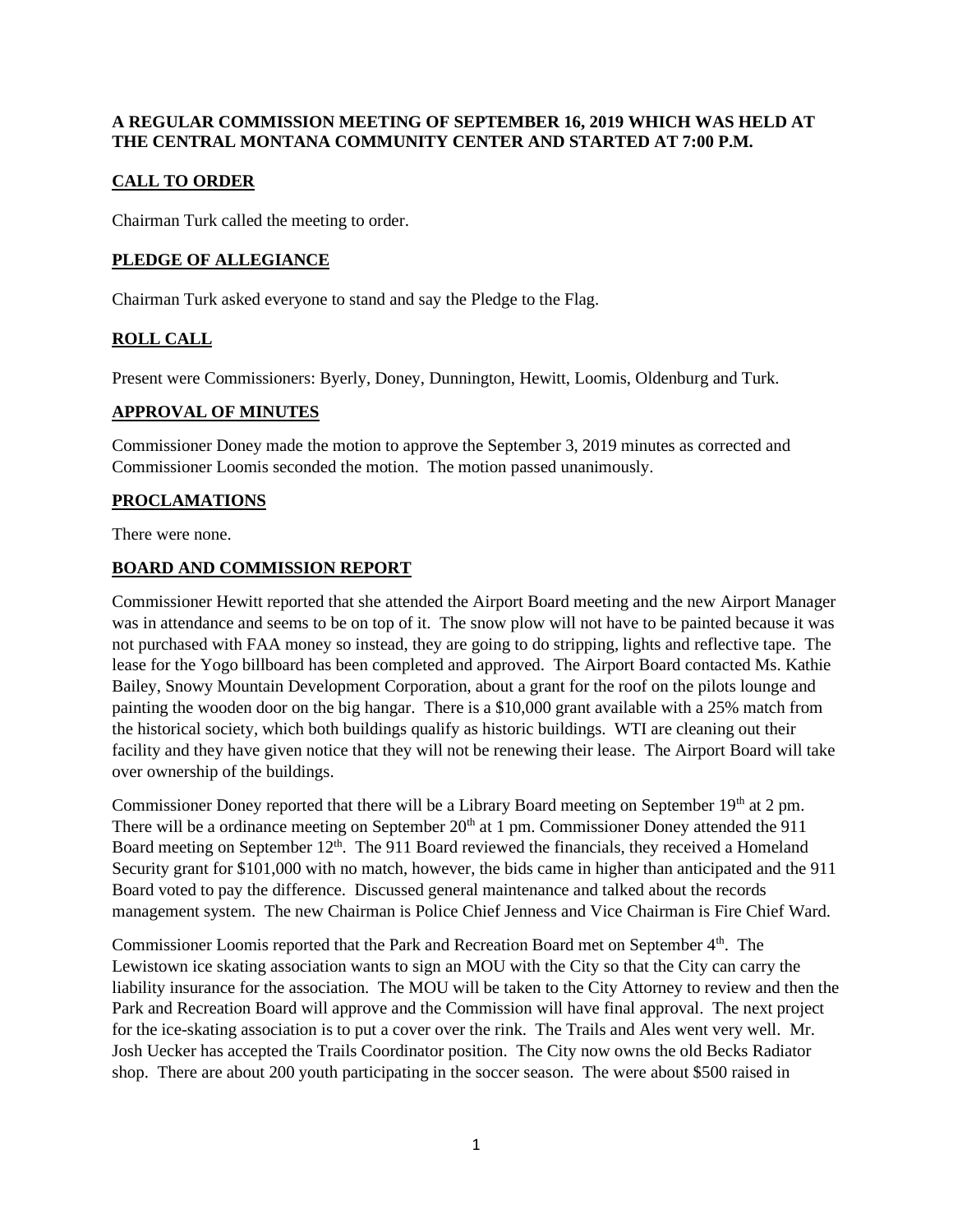camping fees at East Fork. City Manager Phelps commented that camping at East Fork has gone very well, the campground has cleaned up and there is not a lot of people living up there.

#### **CITY MANAGER REPORT**

City Manager Holly Phelps reported on the following issues:

The City Manager, Finance Officer, Public Works Director and the City Attorney will be out of the office October 2<sup>nd</sup> -4<sup>th</sup> to attend the Montana League of Cities and Towns annual conference. The agenda will be emailed on Thursday and packets will be available late Thursday for pickup and will delivered on Friday.

Friends of the Trails has been working with the Park and Recreation Department to get the native trail mowed at the Machler property. The two bridges that were installed last year provide access to part of the property. The Friends of the Trails applied for and were awarded a recreational trail grant for the third and final bridge that needs to be installed on this property. The Friends of the Trails are getting quotes on the bridge and will work through the permitting process. The hope is that this bridge can be fabricated over the winter and installed in the summer of 2020.

Public Works is working on a cemetery expansion. This expansion will be to the north of the upper section that was previously leveled and water installed to. When complete, this area will provide close to 150 full body lots, 90 cremains plats and will provide a third Veteran's section. The Veteran's section will include 60 full body lots and at least 90 cremains plots. The plan is to start the work this fall and finish it next spring.

The Park and Recreation Department has lined up an individual to help with trapping the beaver in the area of the Frog Ponds. They walked the area from Robinson Park to the trestle and there is currently no sign that beavers are present. We will continue to watch for activity as winter approaches.

The Library Director, the City Manager and the City Attorney has met and drafted a Library Memorandum of Understanding. The Library Director will present the draft of the MOU to the Library Board at their September board meeting.

The City Manager would like to put together a Council on Aging Committee. The Committee would be made up of a couple of Commissioners and would start by going over the current lease and discuss any potential revisions that the City may want. Then the City Manager would like to meet with the representatives from the Council on Aging to discus their thoughts on the lease. The City Manager hopes to have a draft lease ready by the first of the year.

Recent testing at the old dump indicated that there was twice as much penta contaminated soil as previously thought. This soil will need to be excavated and disposed of at an approved site. The City will need to apply for an additional clean up grant to complete this work.

The City Manager informed the Commission that the Council on Aging will be having new flooring installed the week of October  $7<sup>th</sup>$ . This is the same day as a regularly scheduled Commission meeting. City Manager Phelps explained that she has talked with the City Attorney and no where in state law or the City's charter does it give guidance on how to move the location of the Commission meeting. It was recommended the that City advertise once each week prior to that meeting notifying the public of the different location. At this time, it is the City Manager's recommendation to hold the meeting at the Civic Center. If this does not work, she will work with Mr. Dale Pfau on having the location here and may have to use half of the room or the conference room.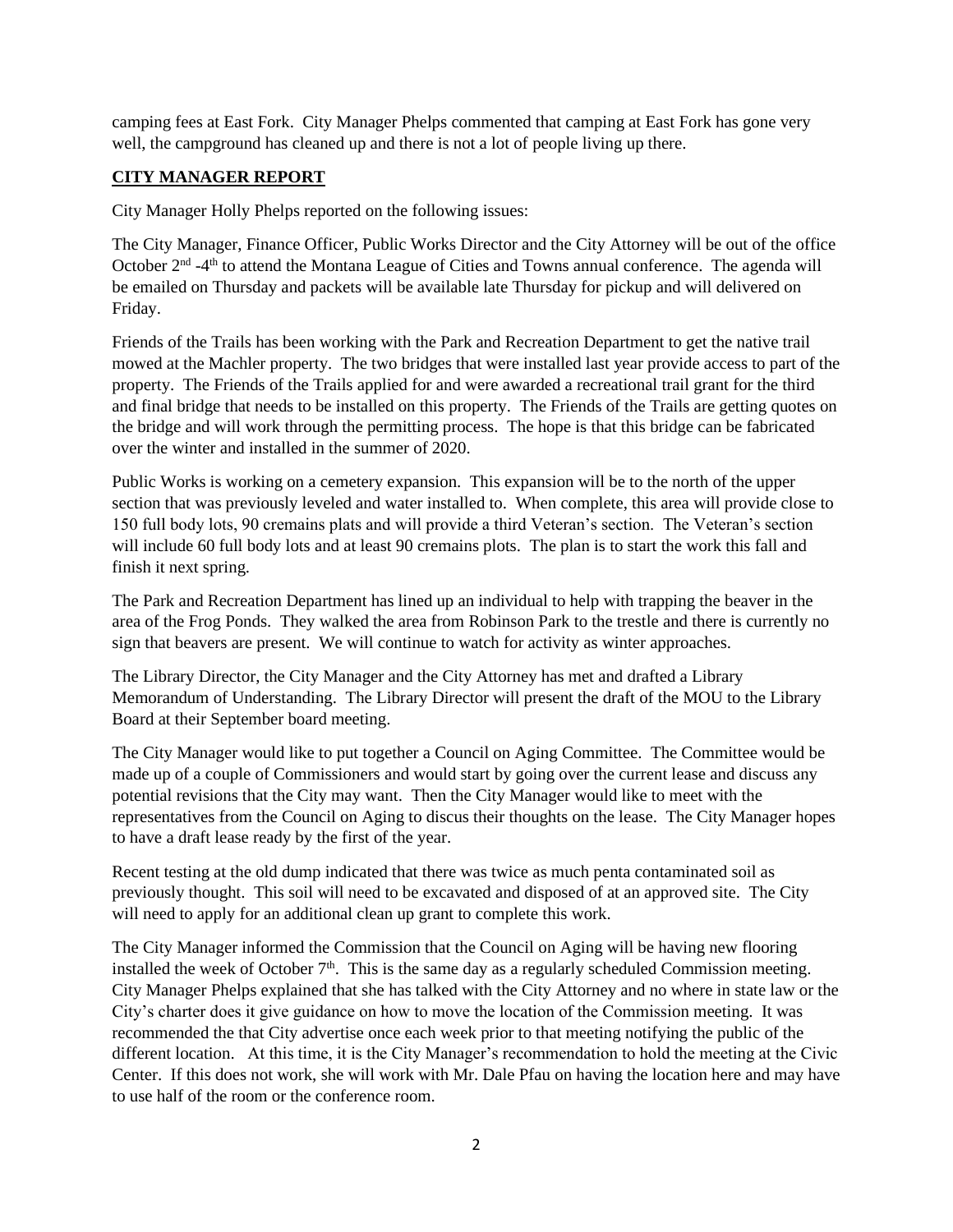#### **PUBLIC COMMENT – non agenda items only**

Mr. John Pangburn asked the Commission what he needs to do to get the City to fix the fence and Casino Creek dam. Mr. Pangburn stated that he gave the agreement to the City Attorney three years ago and has not heard anything and he has talked with the City Manager and she tells him there is no money budgeted. It was determined that Mr. Pangburn would meet with the City Manager on September 23<sup>rd</sup> at 9 a.m.

## **CONSENT AGENDA**

Commissioner Doney made the motion to approved the consent agenda and Commissioner Hewitt seconded the motion. The motion passed unanimously. The consent agenda was the acknowledgement of the claims that have been paid from August 29, 2019 to August 31, 2019 for \$15,977.70 and September 1, 2019 to September 11, 2019 for a total of \$70,747.15

## **REGULAR AGENDA – Resolutions, Ordinances & Other Action Items:**

Commissioner Loomis made the motion to add an agenda item to set an alternative location for the October 7, 2019 Commission meeting and Commissioner Doney seconded the motion. The motion passed unanimously.

1. Brief update on the H Street Water Main Extension project. City Manager Holly Phelps

City Manager Phelps explained that Ms. Sara Johnson, with Hyalite Engineer is here tonight to give the Commission an update on the water project that is in process between G and H Street. Ms. Johnson is the one who put together the project, the bid specs, the bid tabs and provides the City with weekly progress reports. City Manager Phelps explained that the City is required to submit design specs to DEQ. Ms. Johnson explained that she has been contracted by the City to oversee and inspect the construction as it is going on and she is on site everyday and observing. Ms. Johnson explained the reason on compaction to prevent settling. Further discussion followed. Commissioner Doney asked how the project is going. Ms. Johnson answered the it is going well and there are no concerns at this time. Commissioner Oldenburg asked if the other contractors can review the reports. City Manager Phelps answered that these are public documents. Commissioner Byerly thanked the engineer for being here this evening. Commissioner Doney asked how much longer until the project is complete. Ms. Johnson answered that she expects it to be done in about three weeks.

2. Discussion and action on awarding a bid for the record management system to Zuercher

City Manager Phelps explained that the City went out for formal bid in July and received four bids. The bid was for records management system, CAD and jail software. City Manager Phelps stated that Zuercher was the leader. Zuercher is used by many agencies in the state and a very aggressive company and has a very good working relationship with the State of Montana. Further discussion followed. It was the recommendation from the City and County that Zuercher is the best option to move forward with. Commissioner Oldenburg made the motion to award the bid for the record management system to Zuercher and Commissioner Byerly seconded the motion. Commissioner Doney asked if there are any grant opportunities? The grant options will not be available to apply until March 2020. Commissioner Turk asked for any comments from the audience and Commission. There being none, the question was called for and the motion passed unanimously.

3. Discussion and action on approving the 2019 - 2022 Fire Department Bargaining agreement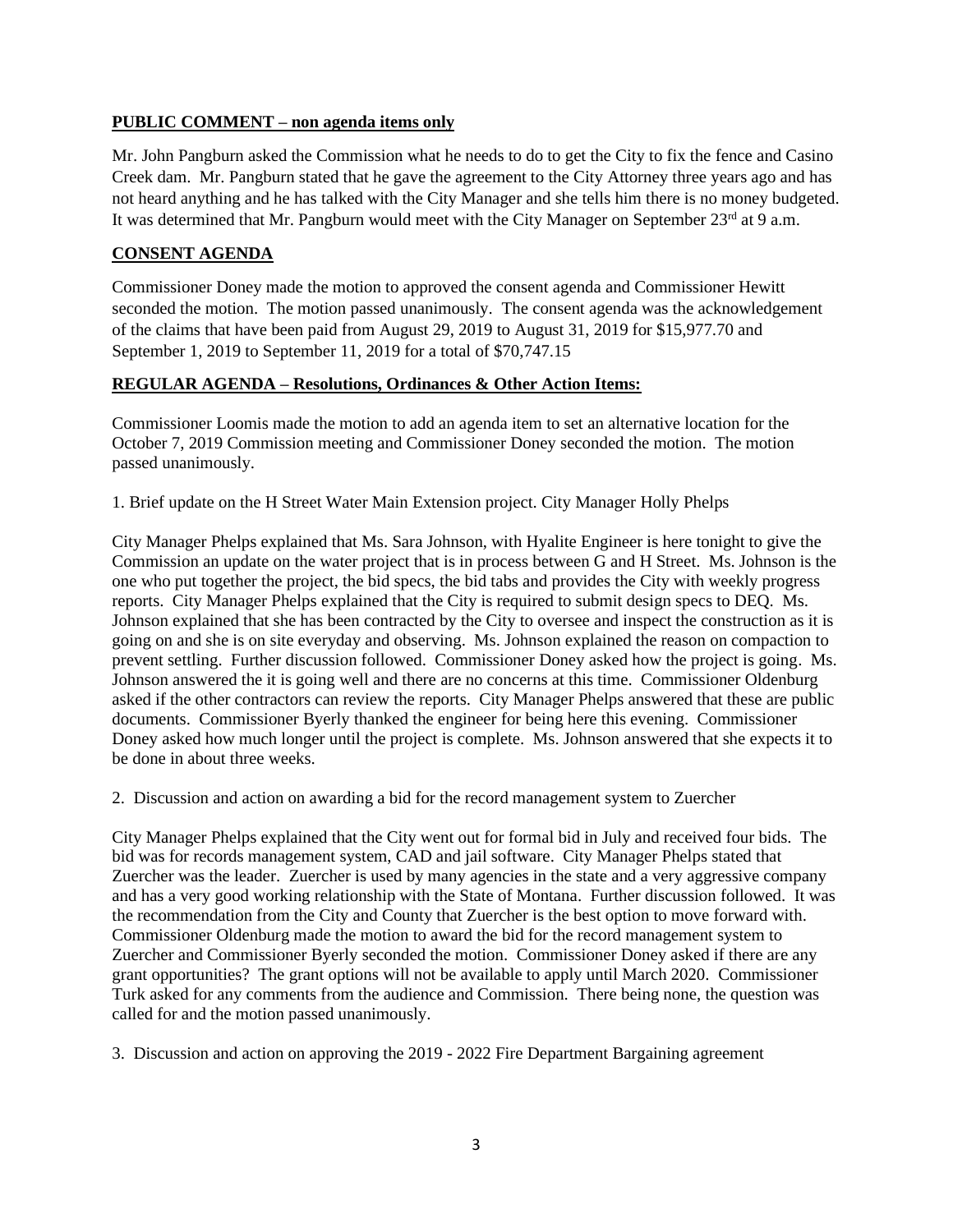City Manager Phelps explained that there are not a bunch of changes and are still debating on adding an Assistant Fire Chief and that is dependent on the SAFER grant. City Manager Phelps further explained that the City did offer a holiday buyout, much like the Police holiday buyout. The holiday buyout has worked well and does allow them to manage their holiday time and to compensate the time away from their families. There was language change to the termination of a probationary employee. The wage increase that was agreed upon was 75 cent per hour per position per year over the three years of the contract. Commissioner Doney made the motion to approve the 2019 - 2022 Fire Department Bargaining agreement and Commissioner Dunnington seconded the motion. Commissioner Turk asked for any comments from the audience and Commission. There being none, the question was called for and the motion passed unanimously.

4. Discussion and action on authorizing the City Manager to sign a utility easement for the Frontage Road

City Manager Phelps explained that this easement is for the G to H Street water line and it was presented in August to the Airport Board and it is before the Commission for approval. The easement is all on the Airport Property. There is no monetary value just the ability to maintain, operate and construct the lines. Commissioner Hewitt made the motion to authorize the City Manager to sign a utility easement for the Frontage Road and Commissioner Oldenburg seconded the motion. Commissioner Turk asked for any comments from the audience and Commission. There being none, the question was called for and the motion passed unanimously.

5. Discussion and action on approving the 2019-2020 School District No. 1 agreement

City Manager Phelps explained that this is the agreement between the City of Lewistown and the School District for the use of recreational facilities, equipment and the Recreation Director. There is a CPI increase every year. Commissioner Byerly made the motion to approve the 2019-2020 School District No. 1 agreement and Commissioner Loomis seconded the motion. Commissioner Turk asked for any comments from the audience and Commission. There being none, the question was called for and the motion passed unanimously.

6. Discussion and action on submitting a Treasure State Endowment Program planning grant to prepare a preliminary engineering report and authorizing the City Manager to sign the agreement if awarded

City Manager Phelps explained that this is a Treasure State Endowment Program planning grant and there is a match. The grant is for the preparation of the preliminary engineering report so the City would be able to apply for more grant funds. The main goal is the review of the City's water system to determine what options are available for the disinfection the water system. The PER becomes part of the grant submittal. Commissioner Doney made the motion to approve submitting a Treasure State Endowment Program planning grant to prepare a preliminary engineering report and authorizing the City Manager to sign the agreement if awarded and Commissioner Hewitt seconded the motion. Commissioner Turk asked for any comments from the audience and Commission. There being none, the question was called for and the motion passed unanimously.

7. Discussion and action on approving Resolution No. 4014 a resolution authorizing the City of Lewistown to submit a Treasure State Endowment Program Grant application

City Manager Phelps explained that the City must pass a resolution and include it in the grant application. Commissioner Doney made the motion to approve Resolution No. 4014 a resolution authorizing the City of Lewistown to submit a Treasure State Endowment Program Grant application and Commissioner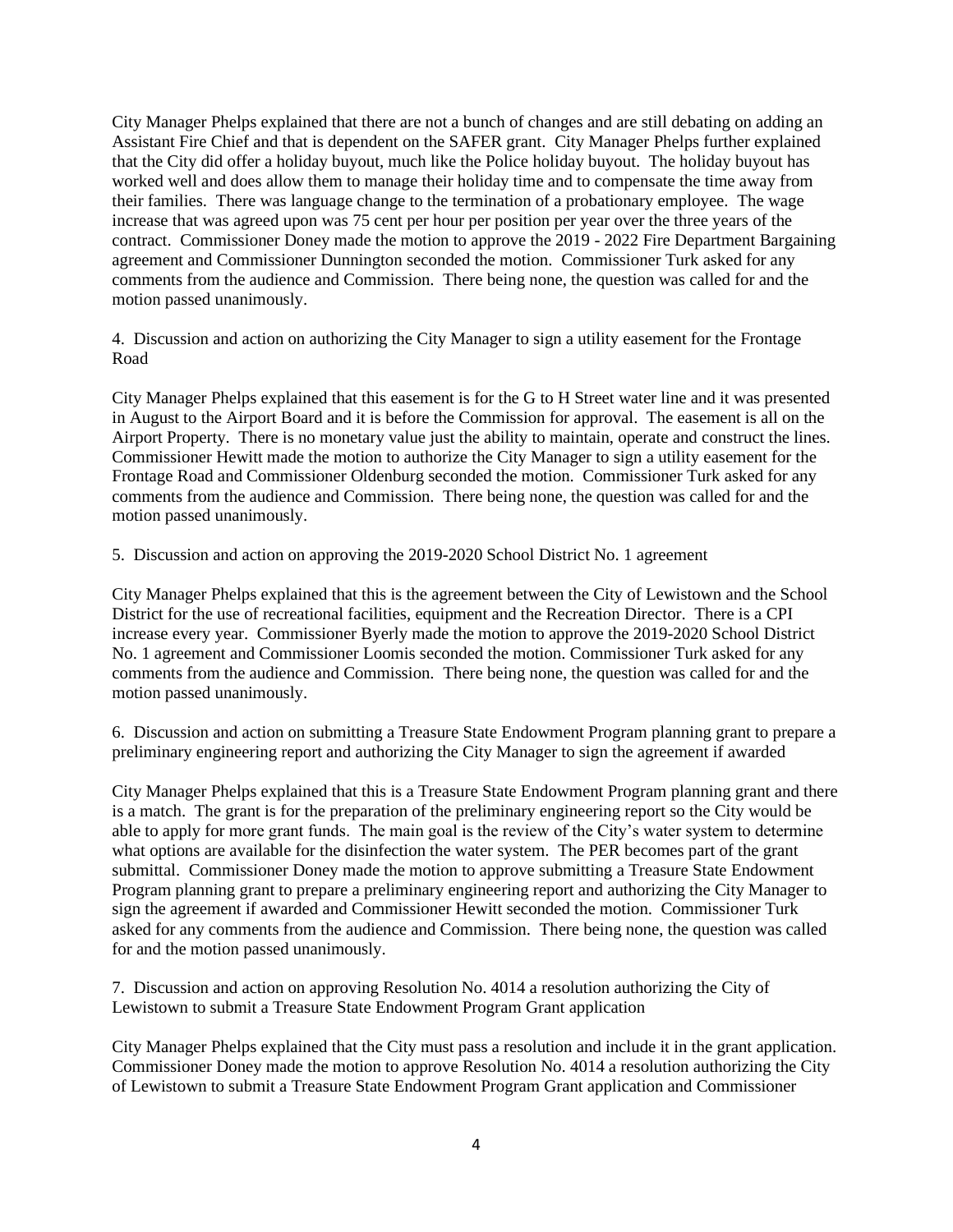Oldenburg seconded the motion. Commissioner Turk asked for any comments from the audience and Commission. There being none, the question was called for and the motion passed unanimously.

8. Discussion and action on approving the purchase of a sander truck for the Street Department

City Manager Phelps explained that the Public Works Director JR Killham solicited bids for a sander for the public works department and received one bid from Kois Brothers. Public Works Director Killham explained that this would become the primary plow truck and currently the trucks that are being used are getting old and are undersized. Commissioner Oldenburg asked if he was concerned about the age of the cab and chassis. Public Works Director Killhan answered no, he has looked at the truck and it is what he was looking for. Commissioner Oldenburg made the motion to approve the purchase of a sander truck for the Street Department and Commissioner Doney seconded the motion. Commissioner Turk asked for any comments from the audience and Commission. There being none, the question was called for and the motion passed unanimously.

9. Discussion and action on Resolution No. 4012, 2020 Census Partnership

City Manager Phelps commented that there has been some discussion on the upcoming 2020 Census. This resolution is a statement from the City of Lewistown assuring that every resident in the City of Lewistown will be counted. Commissioner Loomis made the motion to approve Resolution No. 4012, 2020 Census Partnership and Commissioner Doney seconded the motion. Commissioner Turk asked for any comments from the audience and Commission. There being none, the question was called for and the motion passed unanimously.

10. Discussion and action on Resolution No. 4013 Creation of the 2020 City of Lewistown and Fergus County Complete Count Committee

City Manager Phelps explained that in order to get the citizens counted for the 2020 Census and a complete count committee will be created. City Manager Phelps explained that a committee has been created and this is the formal the creation of the committee. Commissioner Doney made the motion to approve Resolution No. 4013 Creation of the 2020 City of Lewistown and Fergus County Complete Count Committee and Commissioner Oldenburg seconded the motion.

Commissioner Turk asked for any comments from the audience and Commission. There being none, the question was called for and the motion passed unanimously.

Discussion and action on moving the Commission meeting from the Council on Aging to the Civic Center for the October 7, 2019 meeting only

City Manager Phelps explained that this is a one-time action. Commissioner Oldenburg is concerned about the lift at the Library. City Manager Phelps answered that the Library Director will accommodate the meeting if necessary. Commissioner Byerly made the motion to move the Commission meeting from the Council on Aging to the Civic Center for the October 7, 2019 meeting only and Commissioner Doney seconded the motion. Commissioner Turk asked for any comments from the audience and Commission. There being none, the question was called for and the motion passed unanimously.

11. City Manager Review – the meeting will be closed because the demands of individual privacy clearly exceed the merits of public disclosure in regards to the City Manager review.

Chairman Turk explained that the Commissioners will be conducting the semi-annual review of the City Manager. City Manager Phelps has asked that the meeting be closed because the demands of individual